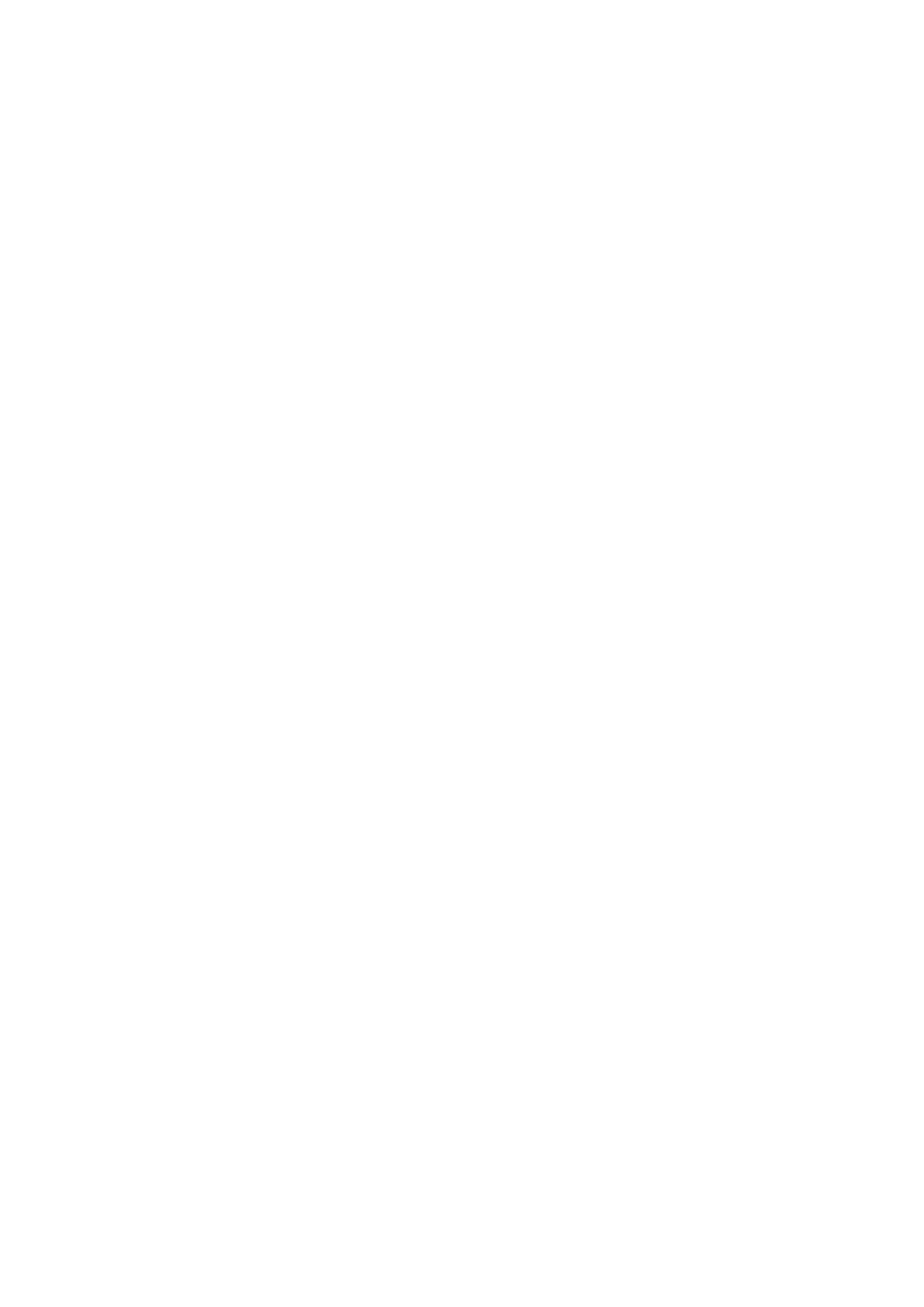## **Licence history**

| <b>Version No.</b> | Version date  | <b>Details</b>  |
|--------------------|---------------|-----------------|
|                    | 17 March 2022 | Licence granted |
|                    |               |                 |
|                    |               |                 |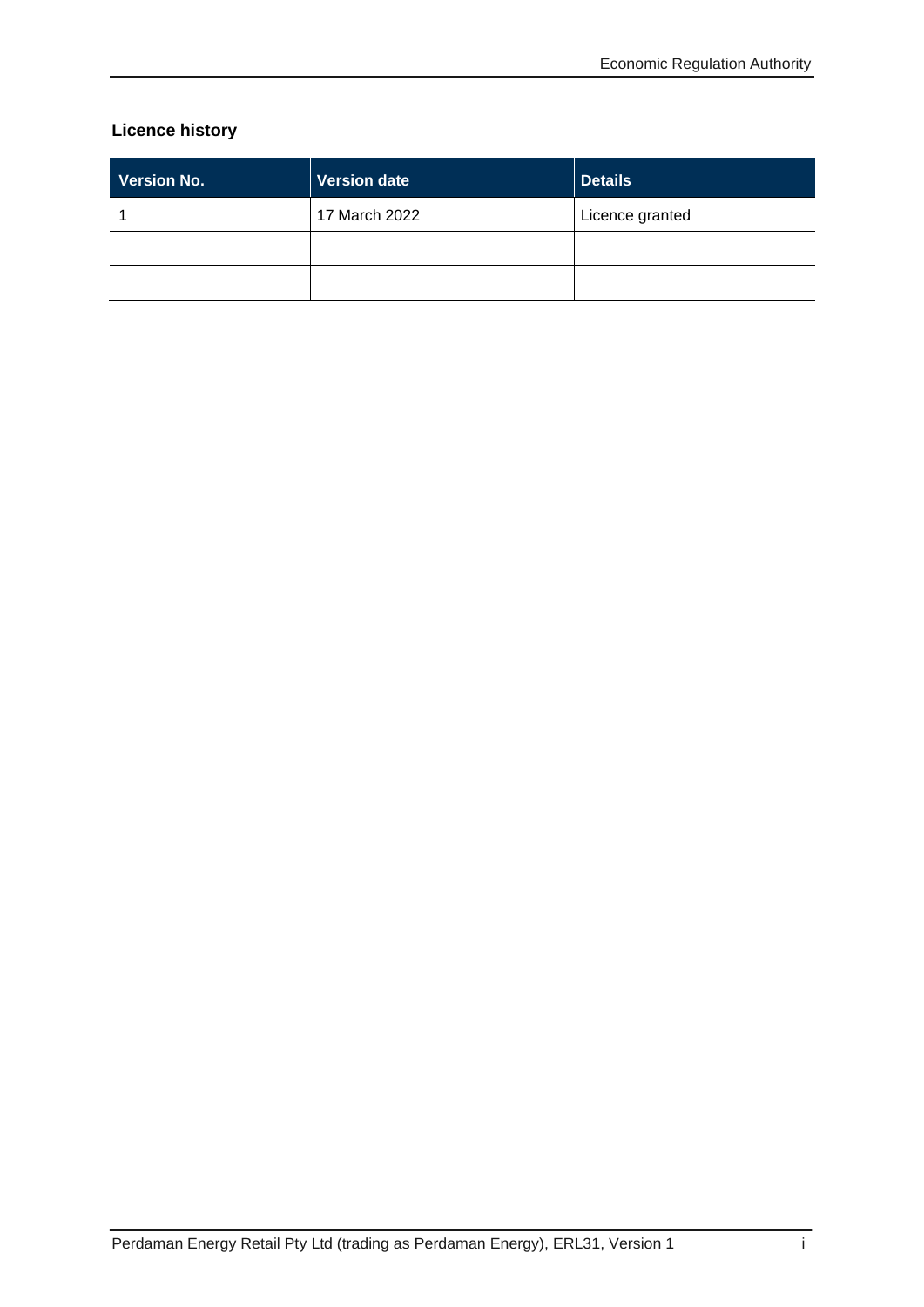# **Electricity Industry Act 2004**

| Licensee Name:            | Perdaman Energy Retail Pty Ltd (trading as Perdaman<br>Energy) |  |
|---------------------------|----------------------------------------------------------------|--|
|                           | ABN 57 654 317 665                                             |  |
| Licence Area:             | The area set out in the plan referred to in clause 2.5.        |  |
| Licence Number:           | ERL31                                                          |  |
| <b>Commencement Date:</b> | 17 March 2022                                                  |  |
| <b>Version Number:</b>    | 1                                                              |  |
| <b>Expiry Date</b>        | 16 March 2037                                                  |  |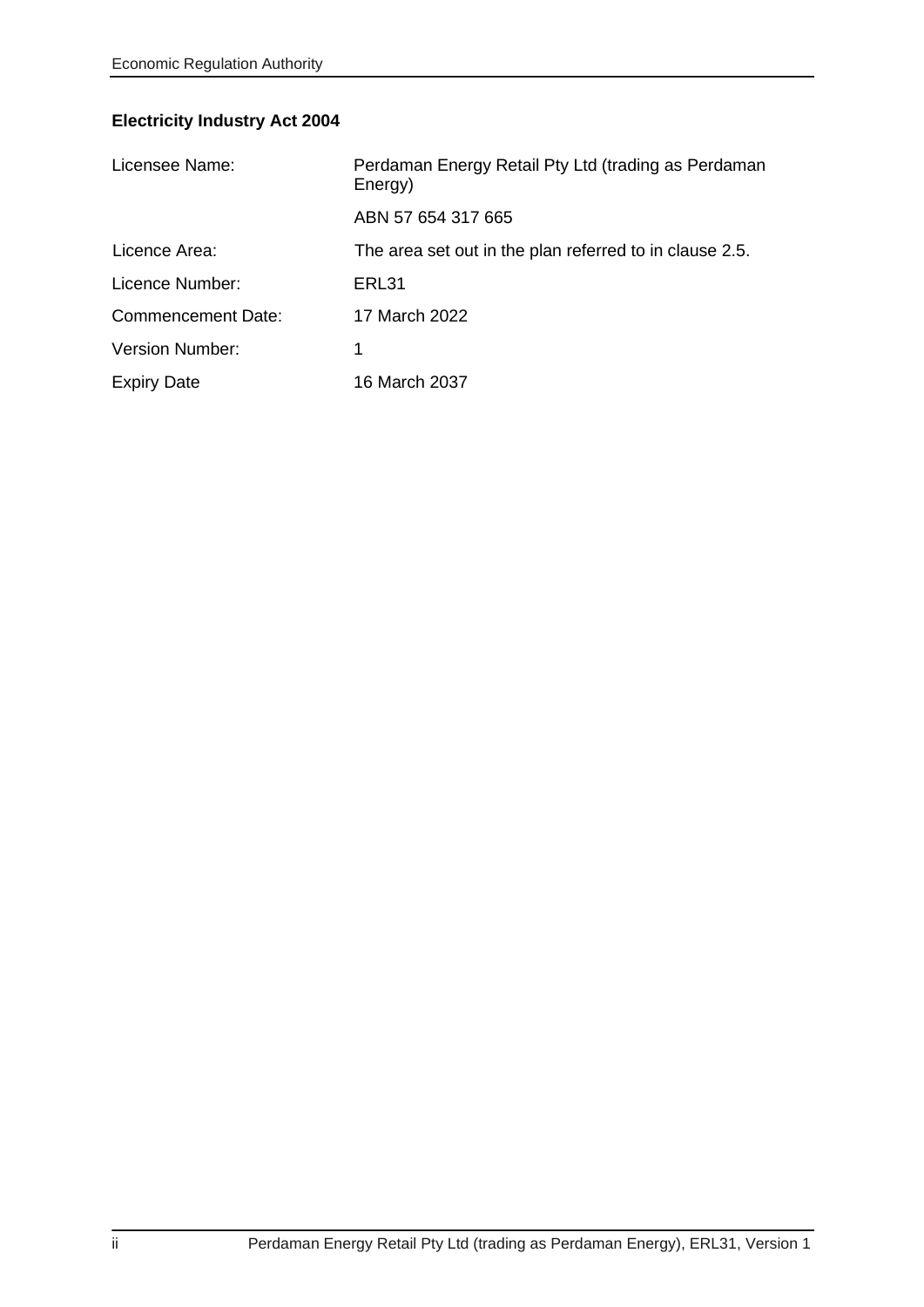# **Contents**

| 1.             |     |  |  |
|----------------|-----|--|--|
|                | 1.1 |  |  |
|                | 1.2 |  |  |
| 2.             |     |  |  |
|                | 2.1 |  |  |
|                | 2.2 |  |  |
|                | 2.3 |  |  |
|                | 2.4 |  |  |
|                | 2.5 |  |  |
| 3 <sub>1</sub> |     |  |  |
|                | 3.1 |  |  |
|                | 3.2 |  |  |
|                | 3.3 |  |  |
|                | 3.4 |  |  |
|                | 3.5 |  |  |
|                | 3.6 |  |  |
|                | 3.7 |  |  |
|                | 3.8 |  |  |
|                | 3.9 |  |  |
|                |     |  |  |
| 4.             |     |  |  |
|                | 4.1 |  |  |
|                | 4.2 |  |  |
|                | 4.3 |  |  |
|                | 4.4 |  |  |
|                | 4.5 |  |  |
| 5.             |     |  |  |
|                | 5.1 |  |  |
|                | 5.2 |  |  |
|                | 5.3 |  |  |
| 6.             |     |  |  |
|                | 6.1 |  |  |
|                | 6.2 |  |  |
|                | 6.3 |  |  |
|                | 6.4 |  |  |
|                | 6.5 |  |  |
|                | 6.6 |  |  |
|                | 6.7 |  |  |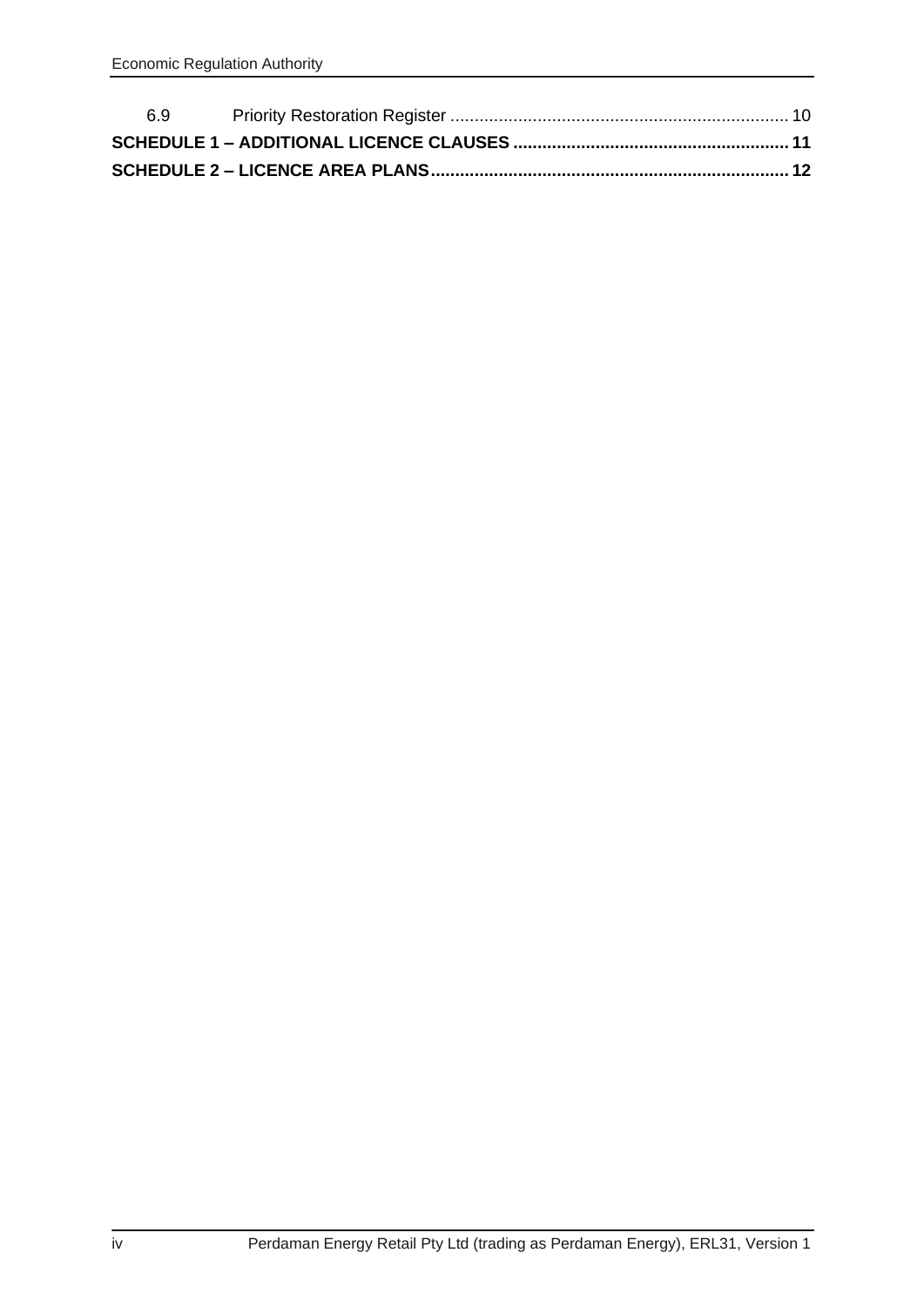### <span id="page-6-0"></span>**1. DEFINITIONS AND INTERPRETATIONS**

#### <span id="page-6-1"></span>**1.1 Definitions**

1.1.1 In this licence, the following definitions apply unless the context otherwise requires:

*Act* means the *Electricity Industry Act 2004* (WA).

*applicable legislation* means:

- (a) the *Act*; and
- (b) the *Regulations* and the *Codes*.

*approved scheme* means a scheme approved under section 92 of the *Act.*

*business day* means a day which is not a Saturday, Sunday or a Public Holiday in Western Australia.

*Code* means:

- (a) the *Code of Conduct for the Supply of Electricity to Small Use Customers 2018*;
- (b) the *Electricity Industry (Customer Transfer) Code 2016*;
- (c) the *Electricity Industry (Metering) Code 2012*;
- *(d) Not Used*

*commencement date* means the date the *licence* was first granted or renewed by the *ERA*, whichever is the later, being the date specified in clause 2.2.

*connection point* has the meaning given to that term in regulation 35 of the *[Electricity](http://www.slp.wa.gov.au/legislation/statutes.nsf/main_mrtitle_1345_homepage.html) Industry (Customer Contracts) [Regulations](http://www.slp.wa.gov.au/legislation/statutes.nsf/main_mrtitle_1345_homepage.html) 2005*.

*customer* has the meaning given to that term in section 3 of the *Act*.

*default supplier* has the meaning given to that term in regulation 35 of the *Electricity Industry (Customer [Contracts\) Regulations 2005.](http://www.slp.wa.gov.au/legislation/statutes.nsf/main_mrtitle_1345_homepage.html)*

*electricity* has the meaning given to that term in section 3 of the *Act*.

*electricity marketing agent* has the meaning given to that term in section 78 of the *Act.*

*electronic means* means:

- (a) the internet;
- (b) email, being:
	- (i) in relation to the *ERA*, the *ERA's* email address as notified to the *licensee*; and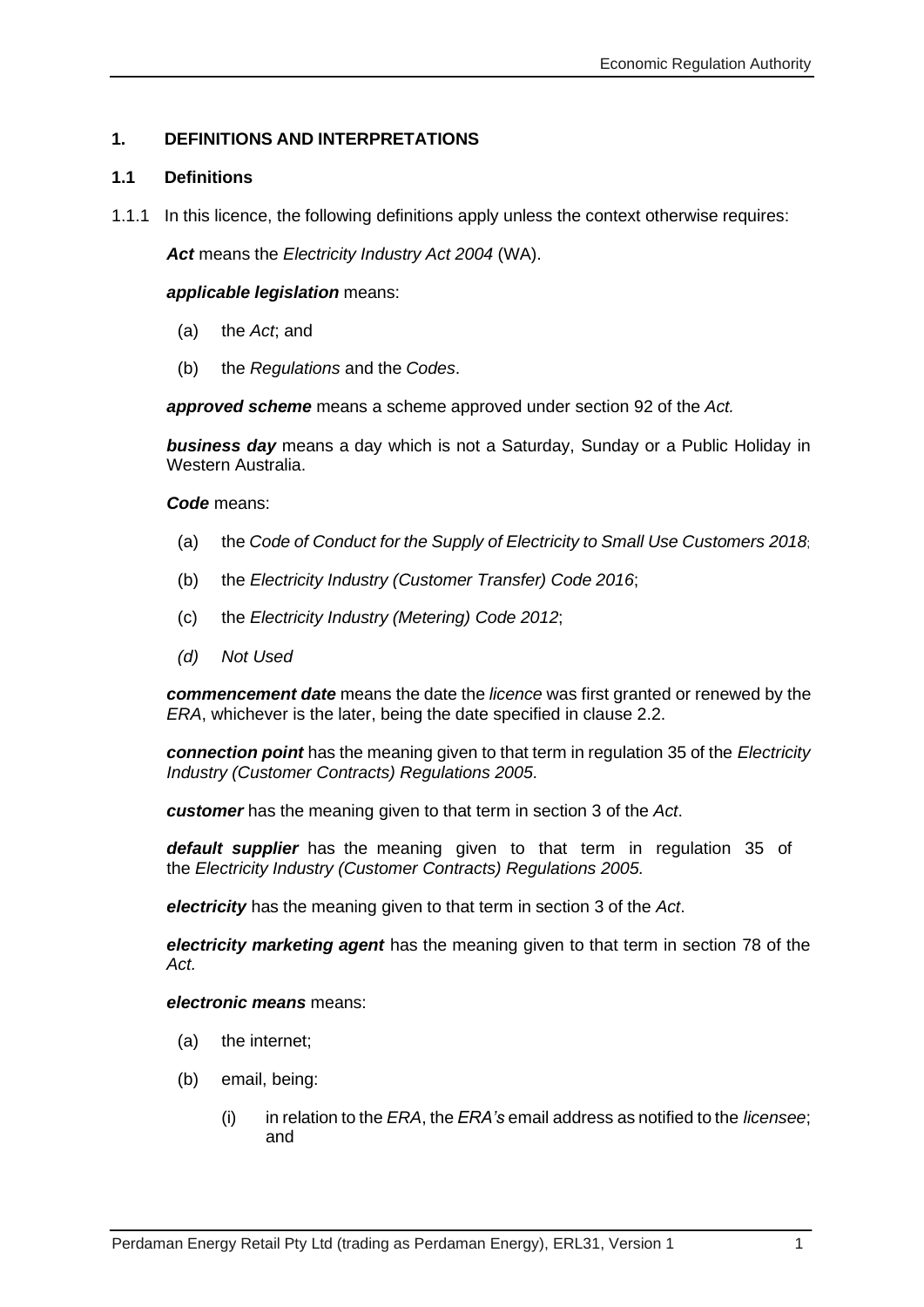- (ii) in relation to the *licensee*, the email address specified in the *licence* application or other such email address as notified in writing to the *ERA;* or
- (iii) any other similar means,

but does not include facsimile or telephone.

*ERA* means the Economic Regulation Authority.

*expiry date* means the date specified in clause 2.3*.*

*individual performance standards* mean any standards prescribed by the *ERA* for an individual *licensee* pursuant to clause 5.2 of the *licence*.

#### *licence* means:

- (a) this document (excluding the title page and the second page of this document);
- (b) any Schedules to this document; and
- (c) any individual *performance standards* approved by the *ERA* pursuant to clause 5.2.

*licence area* is the area stated in clause 2.5 of this *licence.*

*licensee* means Perdaman Energy Retail Pty Ltd, ABN 57 654 317 665.

*non-standard contract* has the meaning given to that term in section 47 of the *Act.*

*notice* means a written notice, agreement, consent, direction, representation, advice, statement or other communication required or given pursuant to, or in connection with, this *licence*.

*performance audit* means an audit of the effectiveness of measures taken by the *licensee* to meet the *performance criteria* in this *licence*.

#### *performance criteria* means:

- (a) the terms and conditions of the *licence*; and
- (b) any other relevant matter in connection with the *applicable legislation* that the *ERA* determines should form part of the *performance audit*.

*publish* in relation to a report or information means either:

- (a) posting the report or information on the *licensee's* website; or
- *(b)* sending the report or information to the *ERA* to be published on the *ERA's* website.

#### *Regulations* means:

- (a) *Economic Regulation Authority (Licensing Funding) Regulations 2014*;
- (b) *Electricity Industry (Code of Conduct) Regulations 2005*;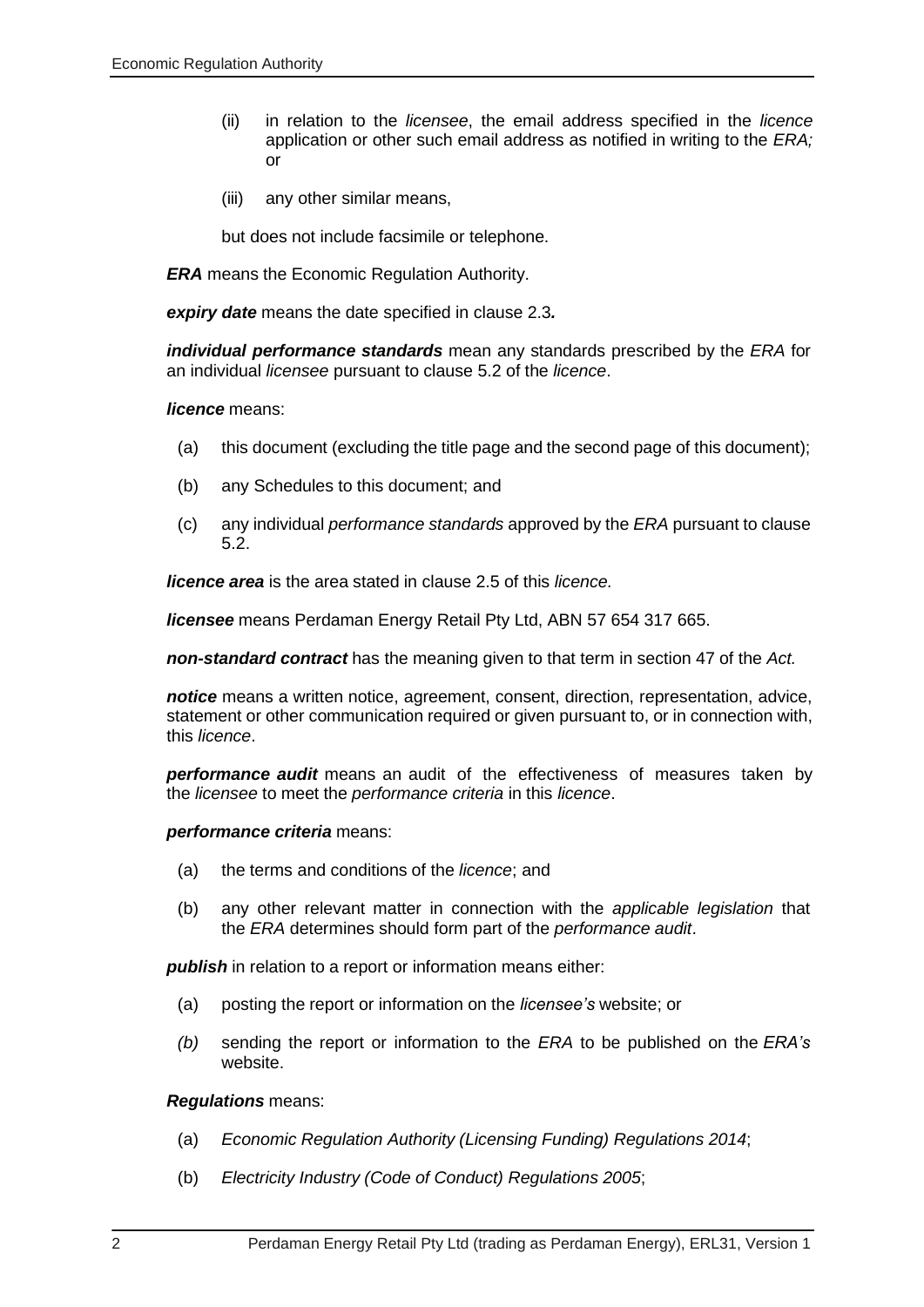- (c) *Electricity Industry (Customer Contracts) Regulations 2005*;
- (d) *Electricity Industry (Licence Conditions) Regulations 2005*;
- (e) Not Used
- *(f) Electricity Industry (Ombudsman Scheme) Regulations 2005.*

*related body corporate* has the meaning given to that term in section 50 of the *Corporations Act 2001 (Cwth)*.

*reviewable decision* means a decision by the *ERA* pursuant to:

- (a) clause 3.8.3;
- (b) Not Used
- (c) Not Used
- (d) clause 5.2.2;
- (e) clause 5.3.2; or
- (f) clause 5.3.4,

of this *licence*.

*small use customer* has the same meaning as the meaning given to "customer" in section 47 of the *Act*.

*standard form contract* has the meaning given to that term in section 47 of the *Act*.

*supplier of last resort* has the meaning given to that term in section 69(1) of the *Act*.

*supply* has the meaning given to that term in section 3 of the *Act*.

*version date* means the date on which the *licence* was last amended pursuant to clause 3.1 or clause 3.2.

#### <span id="page-8-0"></span>**1.2 Interpretation**

*1.2.1* A reference in this *licence* to any *applicable legislation* includes, unless the context otherwise requires, any statutory modification, amendment, replacement or reenactment of that *applicable legislation.*

#### <span id="page-8-1"></span>**2. LICENCE AUTHORISATION**

#### <span id="page-8-2"></span>**2.1 Activities authorised under this licence**

*2.1.1* The *licensee* is granted a *licence* for the *licence area* to sell *electricity* to *customers* in accordance with the terms and conditions of this *licence.*

#### <span id="page-8-3"></span>**2.2 Commencement Date**

2.2.1 17 March 2022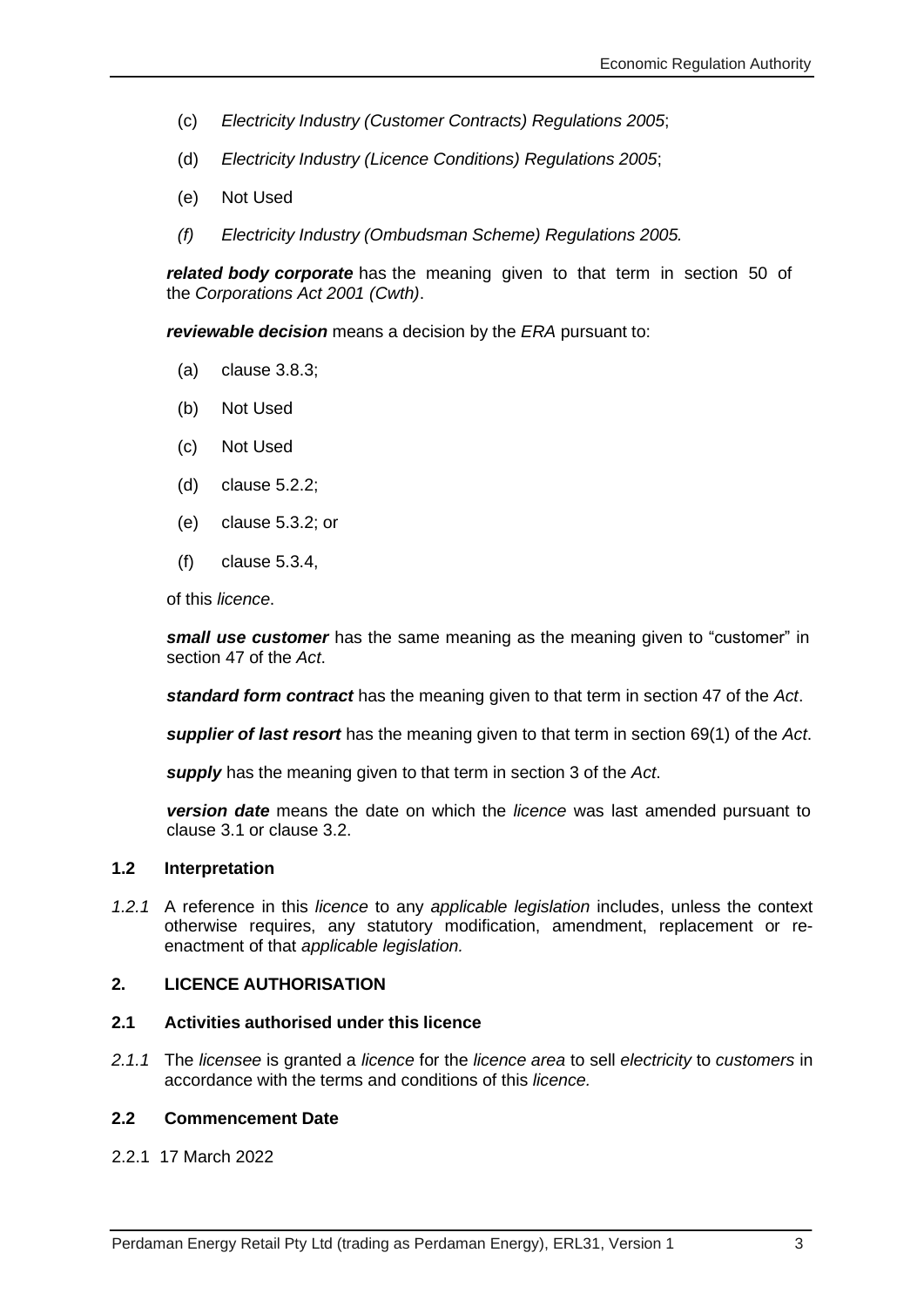#### <span id="page-9-0"></span>**2.3 Expiry date**

2.3.1 16 March 2037

#### <span id="page-9-1"></span>**2.4 Term** [**Section 15 of the Act]**

- 2.4.1 *This licence* commences on the *commencement date* and continues until the earlier of:
	- (a) the cancellation of the *licence* pursuant to clause 3.5 of this *licence*;
	- (b) the surrender of the *licence* pursuant to clause 3.6 of this *licence*; or
	- *(c)* the *expiry date.*

#### <span id="page-9-2"></span>**2.5 Licence area**

- 2.5.1 The *licence area* is set out in plan ERA-EL-159
- 2.5.2 The *licence area* plan is provided in Schedule 2.

#### <span id="page-9-3"></span>**3. LICENCE ADMINISTRATION**

#### <span id="page-9-4"></span>**3.1 Amendment of the licence by the licensee [Section 21 of the Act]**

3.1.1 The *licensee* may apply to the *ERA* to amend the *licence* in accordance with the *Act*.

#### <span id="page-9-5"></span>**3.2 Amendment of the licence by the ERA [Section 22 of the Act]**

- 3.2.1 Subject to any *applicable legislation*, the *ERA* may amend the *licence* at any time in accordance with this clause.
- 3.2.2 Before amending the *licence* under clause 3.2.1, the *ERA* must:
	- (a) provide the *licensee* with written *notice* of the proposed amendments under consideration by the *ERA*;
	- (b) allow 15 *business days* for the *licensee* to make submissions on the proposed amendments; and
	- (c) take into consideration those submissions.
- *3.2.3* This clause also applies to the substitution of the existing *licence.*
- 3.2.4 For avoidance of doubt, the *licensee* will not have to pay a fee for amendments under clause 3.2.1.

#### <span id="page-9-6"></span>**3.3 Transfer of licence [Section 18 of the Act]**

*3.3.1* This *licence* may be transferred only in accordance with the *Act.*

#### <span id="page-9-7"></span>**3.4 Renewal of licence**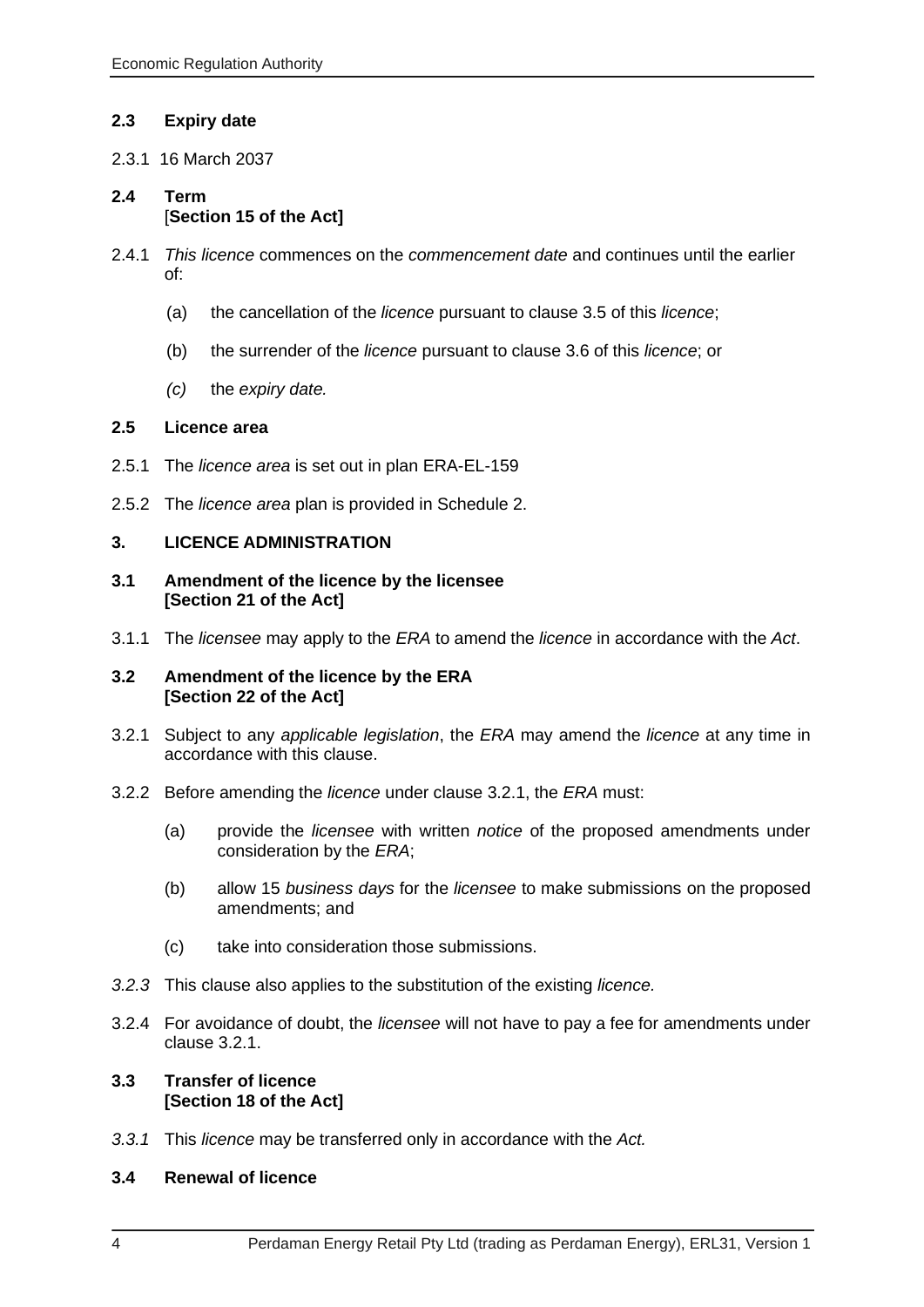### **[Section 16 of the Act]**

*3.4.1* This *licence* may be renewed only in accordance with the *Act.*

#### <span id="page-10-0"></span>**3.5 Cancellation of licence [Section 35 of the Act]**

3.5.1 This *licence* may be cancelled only in accordance with the *Act*.

#### <span id="page-10-1"></span>**3.6 Surrender of licence [Schedule 1 of the Act]**

- 3.6.1 The *licensee* may only surrender the *licence* pursuant to this clause 3.6.
- 3.6.2 If the *licensee* intends to surrender the *licence* the *licensee* must, by *notice* in writing to the *ERA*:
	- (a) set out the date that the *licensee* wishes the surrender of the *licence* to be effective; and
	- *(b)* set out the reasons why the *licensee* wishes to surrender the *licence*, including the reasons why it would not be contrary to the public interest for the surrender of the *licence* to be effective on the date set out in the *notice.*
- *3.6.3* Upon receipt of the *notice* from the *licensee* pursuant to clause 3.6.2, the *ERA* will publish the *notice.*
- 3.6.4 Notwithstanding clause 3.6.2, the surrender of the *licence* will only take effect on the later of the day that:
	- (a) the *ERA* publishes a *notice* of the surrender in the Western Australian Government Gazette, such date to be at the discretion of the *ERA*; and
	- *(b)* the *licensee* hands back the *licence* to the *ERA.*
- *3.6.5* The *licensee* will not be entitled to a refund of any fees by the *ERA.*

#### <span id="page-10-2"></span>**3.7 Notices**

- 3.7.1 Unless otherwise specified, all *notices* must be in writing.
- 3.7.2 A *notice* will be regarded as having been sent and received:
	- (a) when delivered in person to the addressee; or
	- (b) three *business days* after the date of posting if the *notice* is posted in Western Australia; or
	- (c) five *business days* after the date of posting if the *notice* is posted outside Western Australia; or
	- (d) if sent by facsimile when, according to the sender's transmission report, the *notice* has been successfully received by the addressee; or
	- (e) if sent by *electronic means* when, according to the sender's electronic record, the *notice* has been successfully sent to the addressee.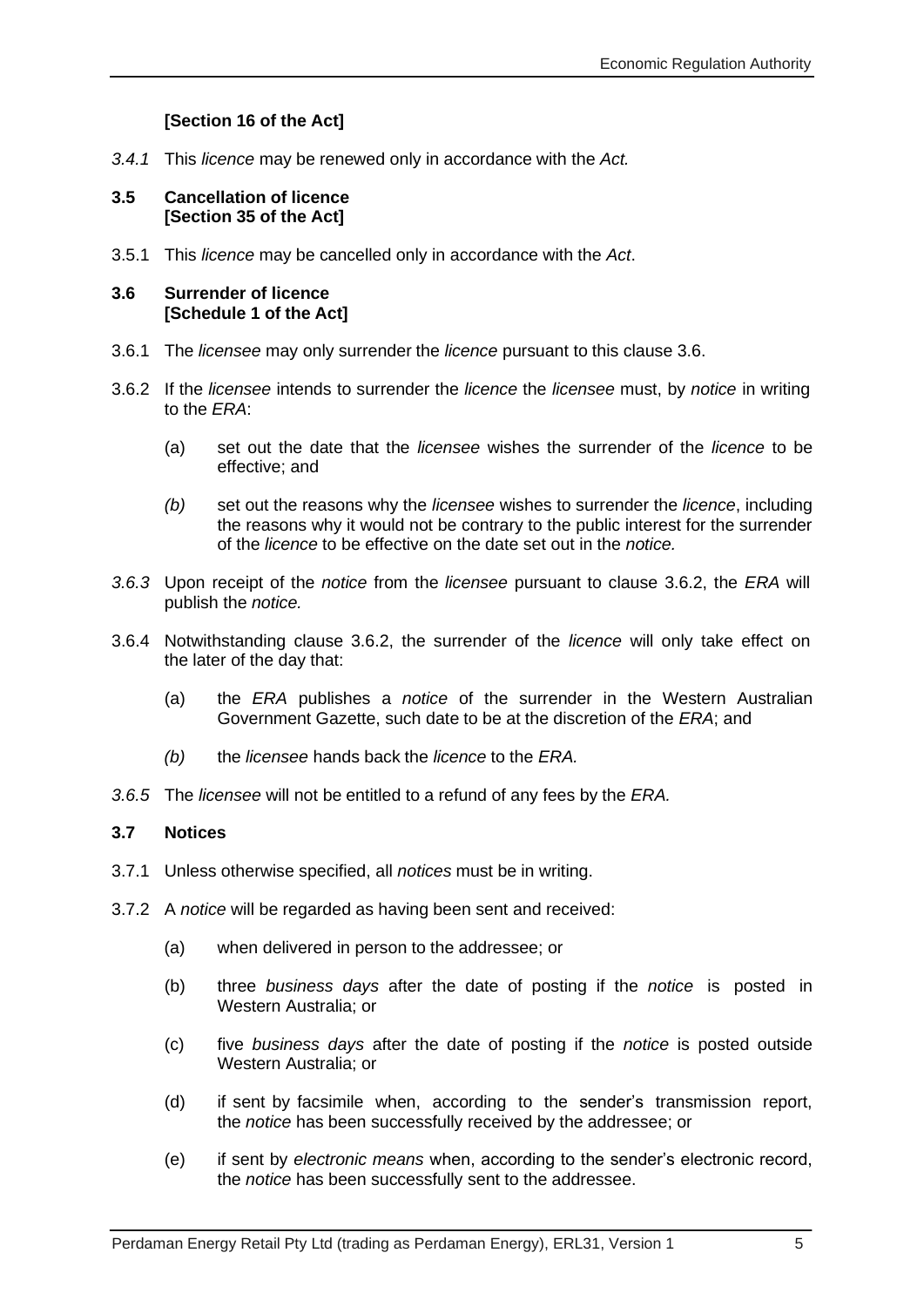#### <span id="page-11-0"></span>**3.8 Publishing information**

- *3.8.1* The *ERA* may direct the *licensee* to *publish*, within a specified timeframe, any information it considers relevant in connection with the *licensee* or the performance by the *licensee* of its obligations under this *licence.*
- 3.8.2 Subject to clause 3.8.3, the *licensee* must *publish* the information referred to in clause 3.8.1.
- 3.8.3 If the *licensee* considers that the information is confidential it must:
	- (a) immediately notify the *ERA*; and
	- (b) seek a review of the *ERA's* decision in accordance with clause 3.9.
- 3.8.4 Once it has reviewed the decision, the *ERA* will direct the *licensee* in accordance with the review to:
	- (a) *publish* the information;
	- (b) *publish* the information with the confidential information removed or modified; or
	- (c) not *publish* the information.

#### <span id="page-11-1"></span>**3.9 Review of the ERA's decisions**

- 3.9.1 The *licensee* may seek a review of a *reviewable decision* by the *ERA* pursuant to this *licence* in accordance with the following procedure:
	- (a) the *licensee* shall make a submission on the subject of the *reviewable decision* within 10 *business days* (or other period as approved by the *ERA*) of the decision; and
	- *(b)* the *ERA* will consider the submission and provide the *licensee* with a written response within 20 *business days.*
- *3.9.2* For avoidance of doubt, this clause does not apply to a decision of the *ERA* pursuant to the *Act*, nor does it restrict the *licensee's* right to have a decision of the *ERA* reviewed in accordance with the *Act.*

#### <span id="page-11-2"></span>**4. GENERAL LICENCE OBLIGATIONS**

#### <span id="page-11-3"></span>**4.1 Compliance with applicable legislation**

*4.1.1* Subject to any modifications or exemptions granted pursuant to the *Act*, the *licensee* must comply with any *applicable legislation.*

#### <span id="page-11-4"></span>**4.2 Fees**

*4.2.1* The *licensee* must pay the applicable fees and charges in accordance with the *Regulations.*

#### <span id="page-11-5"></span>**4.3 Accounting records [Schedule 1 of the Act]**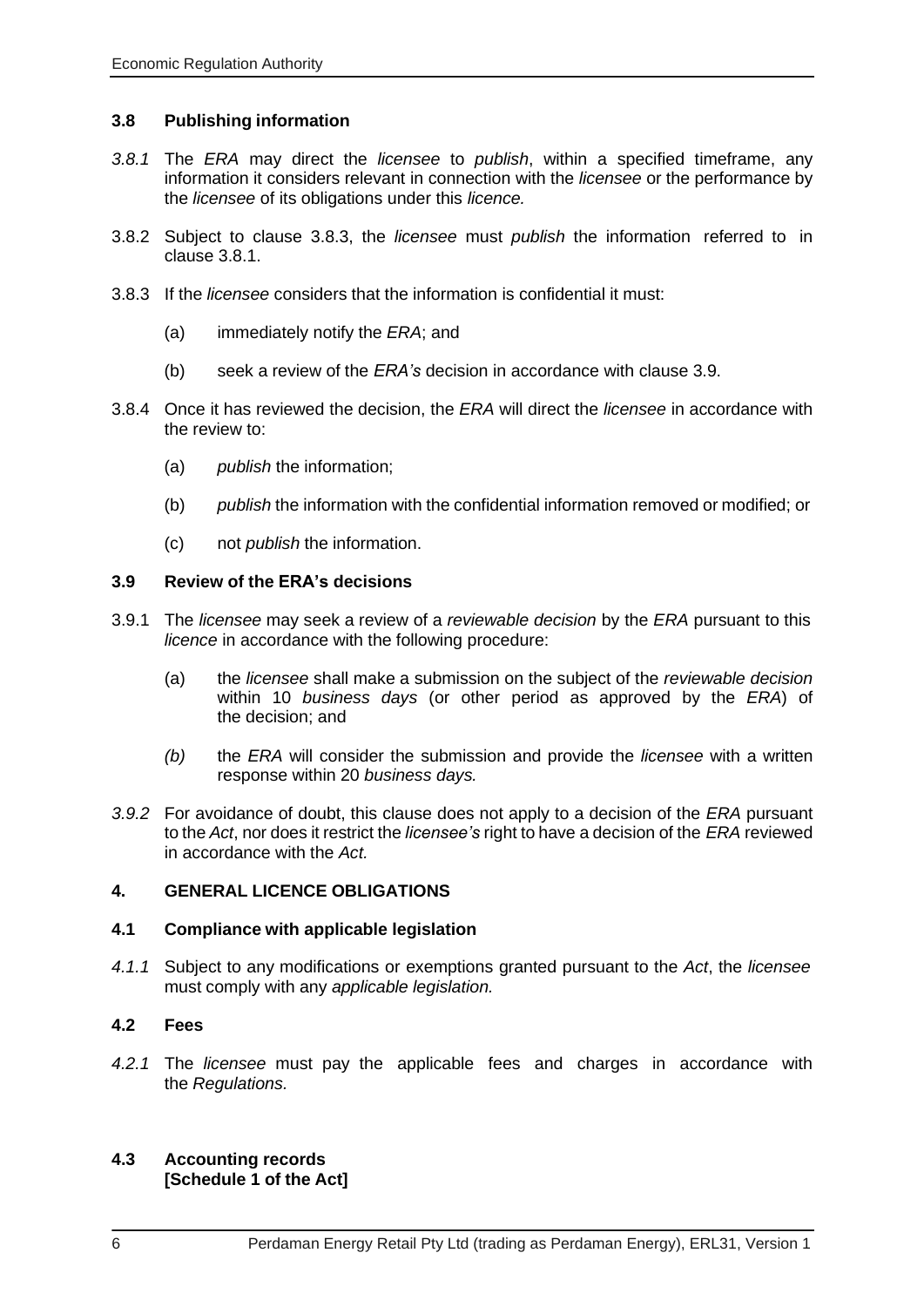4.3.1 The *licensee* and any *related body corporate* must maintain accounting records that comply with standards issued by the Australian Accounting Standards Board or equivalent International Accounting Standards.

#### <span id="page-12-0"></span>**4.4 Reporting a change in circumstances**

- 4.4.1 The *licensee* must report to the *ERA*:
	- (a) if the *licensee* is under external administration as defined by the *Corporations Act 2001 (Cwth)* within 2 *business days* of such external administration occurring; or
	- (b) if the *licensee*:
		- (i) experiences a change in the *licensee's* corporate, financial or technical circumstances upon which this *licence* was granted; and
		- (ii) the change may materially affect the *licensee's* ability to perform its obligations under this *licence*,

within 10 *business days* of the change occurring; or

- (c) if the:
	- (i) *licensee's* name;
	- (ii) *licensee's* ABN; or
	- (iii) *licensee's* address,

changes, within 10 *business days* of the change occurring.

#### <span id="page-12-1"></span>**4.5 Provision of information [Schedule 1 of the Act]**

4.5.1 The *licensee* must provide to the *ERA,* in the manner and form described by the *ERA,* specified information on any matter relevant to the operation or enforcement of the *licence*, the operation of the licensing scheme provided for in Part 2 of the *Act*, or the performance of the *ERA's* functions under that Part.

#### <span id="page-12-2"></span>**5. AUDITS AND PERFORMANCE REPORTING OBLIGATIONS**

#### <span id="page-12-3"></span>**5.1 Asset management system [Section 14 of the Act]**

Not used

#### <span id="page-12-4"></span>**5.2 Individual performance standards**

- *5.2.1* Performance standards are contained in *applicable legislation.*
- *5.2.2* The *ERA* may prescribe *individual performance standards* applying to the *licensee* in respect of the *licensee's* obligations under this *licence* or the *applicable legislation.*
- 5.2.3 Before approving any *individual performance standards* under this clause, the *ERA* will: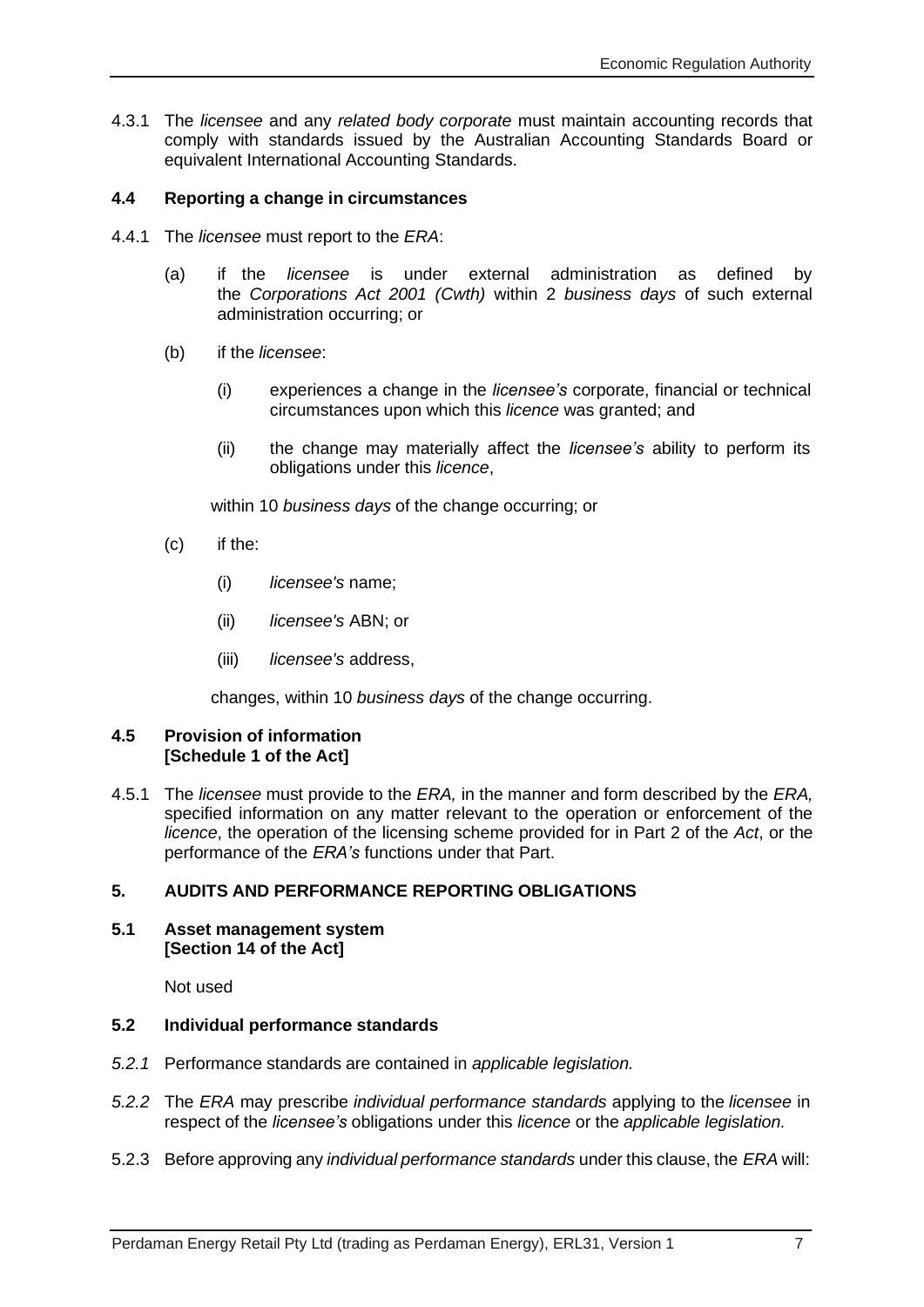- (a) provide the *licensee* with a copy of the proposed *individual performance standards*;
- (b) allow 15 *business days* for the *licensee* to make submissions on the proposed *individual performance standards*; and
- (c) take into consideration those submissions.

#### <span id="page-13-0"></span>**5.3 Performance audit [Section 13 of the Act]**

- 5.3.1 The *licensee* must, unless otherwise notified in writing by the *ERA*, provide the *ERA* with a *performance audit* within 24 months after the *commencement date*, and every 24 months thereafter.
- 5.3.2 The *licensee* must comply, and must require the *licensee's* auditor to comply, with the *ERA's* standard audit guidelines.
- 5.3.3 The *licensee* may seek a review of any of the requirements of the *ERA*'s standard audit guidelines in accordance with clause 3.9.
- *5.3.4* The *performance audit* must be conducted by an independent auditor approved by the *ERA*. If the *licensee* fails to nominate an auditor within one month of the date that the *performance audit* was due, or the auditor nominated by the *licensee* is rejected on two successive occasions by the *ERA*, the *ERA* may choose an independent auditor to conduct the *performance audit.*

#### <span id="page-13-1"></span>**6. CUSTOMERS**

#### <span id="page-13-2"></span>**6.1 Approved Scheme [Section 101 0f the Act]**

- 6.1.1 The *licensee* must not *supply electricity* to *small use customers* unless the *licensee* is:
	- (a) a member of an *approved scheme*; and
	- *(b)* bound by, and compliant with, any decision or direction of the electricity ombudsman under the *approved scheme.*

#### <span id="page-13-3"></span>**6.2 Determination of Default Supplier**

Not used

#### <span id="page-13-4"></span>**6.3 Marketers**

*6.3.1* The *licensee* must ensure that an *electricity marketing agent* of the *licensee* complies with the *Code of Conduct for the Supply of Electricity to Small Use Customers.*

#### <span id="page-13-5"></span>**6.4 Customer Contracts [Section 54 of the Act]**

- 6.4.1 Subject to the *Regulations*, the *license*e must not *supply electricity* to a *small use customer* otherwise than under:
	- (a) a *standard form contract*; or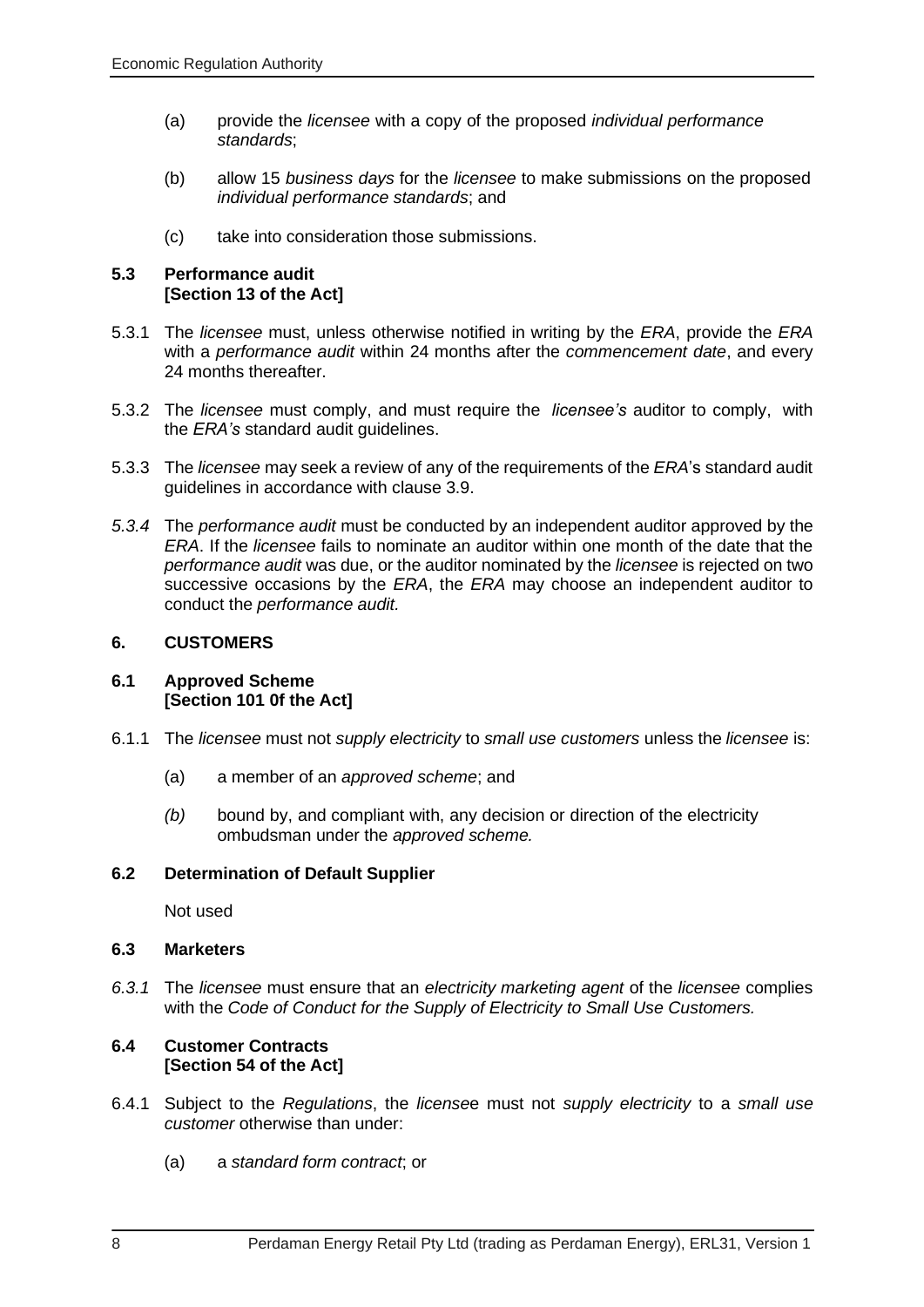- *(b)* a *non-standard contract* that complies with the *Act.*
- *6.4.2* The *licensee* must, if directed by the *ERA*, review the *standard form contract* and submit to the *ERA* the results of that review within the time specified by the *ERA.*
- 6.4.3 The *licensee* must comply with any direction given by the *ERA* in relation to the scope, process or methodology of the review referred to in clause 6.4.2.

#### <span id="page-14-0"></span>**6.5 Amending the Standard Form Contract**

- 6.5.1 The *licensee* may only amend the *standard form contract* with the *ERA's* approval.
- 6.5.2 The *licensee* may amend the *standard form contract* at any time by submitting to the *ERA*:
	- (a) a proposed amendment to the *standard form contract*; or
	- *(b)* The a proposed substituted *standard form contract.*
- 6.5.3 The *ERA* -may:
	- (a) approve the amendment to the *standard form contract* or substituted *standard form contract*; or
	- (b) specify the amendments the *licensee* must make to the amended or substituted *standard form contract* before the *ERA* will amend the *standard form contract*,

and notify the *licensee* of its decision within a reasonable time.

- 6.5.4 The *ERA* may, at any time, by *notice* in writing, direct the *licensee* to amend the *standard form contract* by specifying:
	- (a) the amendments to be made to the *standard form contract*; and
	- (b) the latest date at which the amendments will come into force.

#### <span id="page-14-1"></span>**6.6 Directions by the ERA to amend Standard Form Contract [Section 53 of the Act]**

6.6.1 The *licensee* must comply with any direction given by the *ERA* pursuant to section 53 of the *Act*.

#### <span id="page-14-2"></span>**6.7 Supplier of last resort**

*6.7.1* If the *licensee* is designated a *supplier of last resort* under the *Act,* the *licensee* must perform the functions of the *supplier of last resort.*

#### <span id="page-14-3"></span>**6.8 Notification of Default Supply**

- 6.8.1 Where the *licensee* becomes aware of a *small use customer* taking a *supply* of *electricity* that is deemed to be supplied under the *licensee*'s *standard form contract* in accordance with the *[Electricity Industry \(Customer Contracts\) Regulations 2005](http://www.slp.wa.gov.au/legislation/statutes.nsf/main_mrtitle_1345_homepage.html)*, the *licensee* must, within five days after becoming aware, notify the *small use customer* in writing:
	- (a) that the *licensee* is the *default supplier* for that *connection point*; and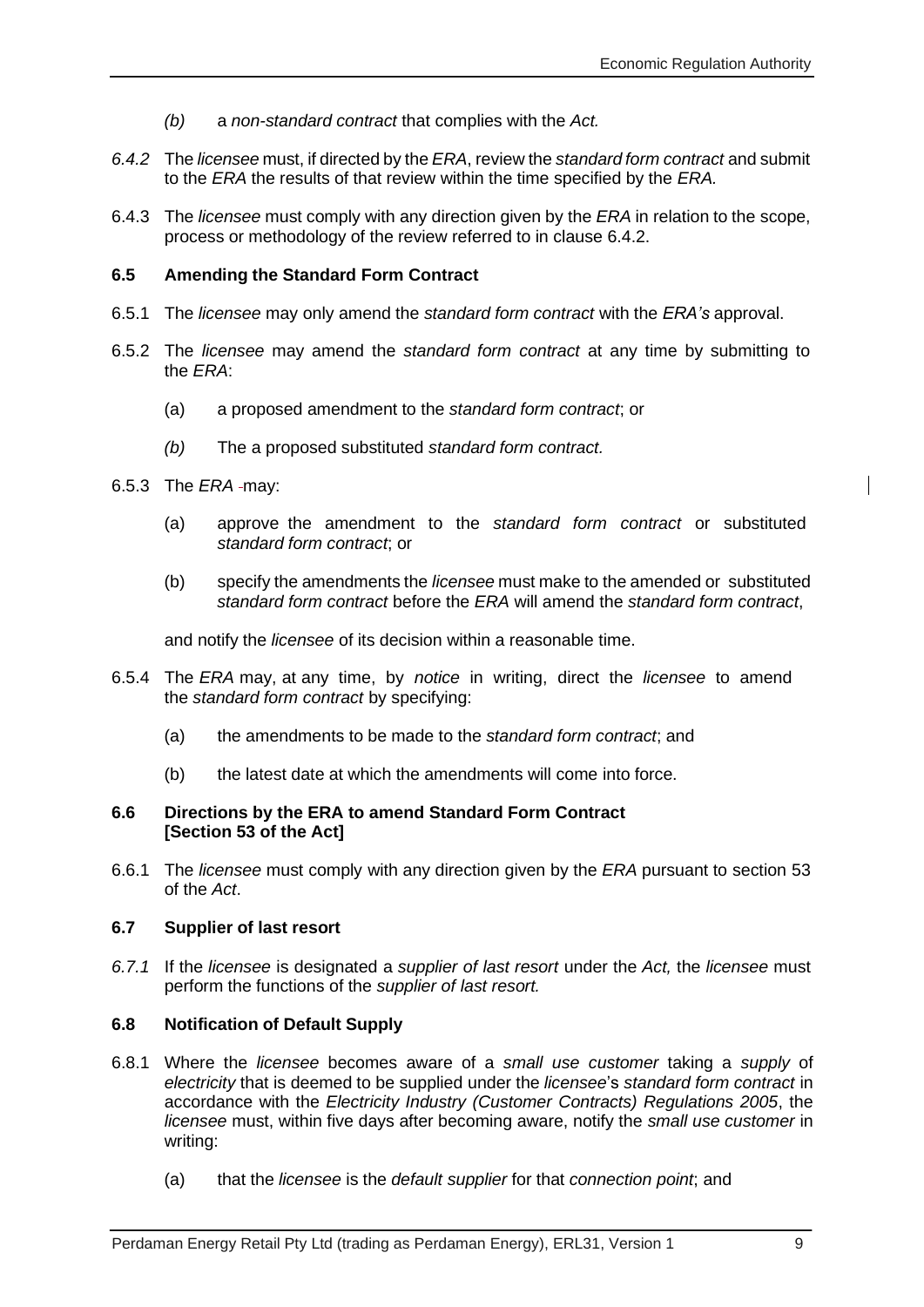*(b)* the effect of regulation 37 of the *Electricity Industry [\(Customer](http://www.slp.wa.gov.au/legislation/statutes.nsf/main_mrtitle_1345_homepage.html) Contracts) [Regulations 2005.](http://www.slp.wa.gov.au/legislation/statutes.nsf/main_mrtitle_1345_homepage.html)*

### <span id="page-15-0"></span>**6.9 Priority Restoration Register**

Not used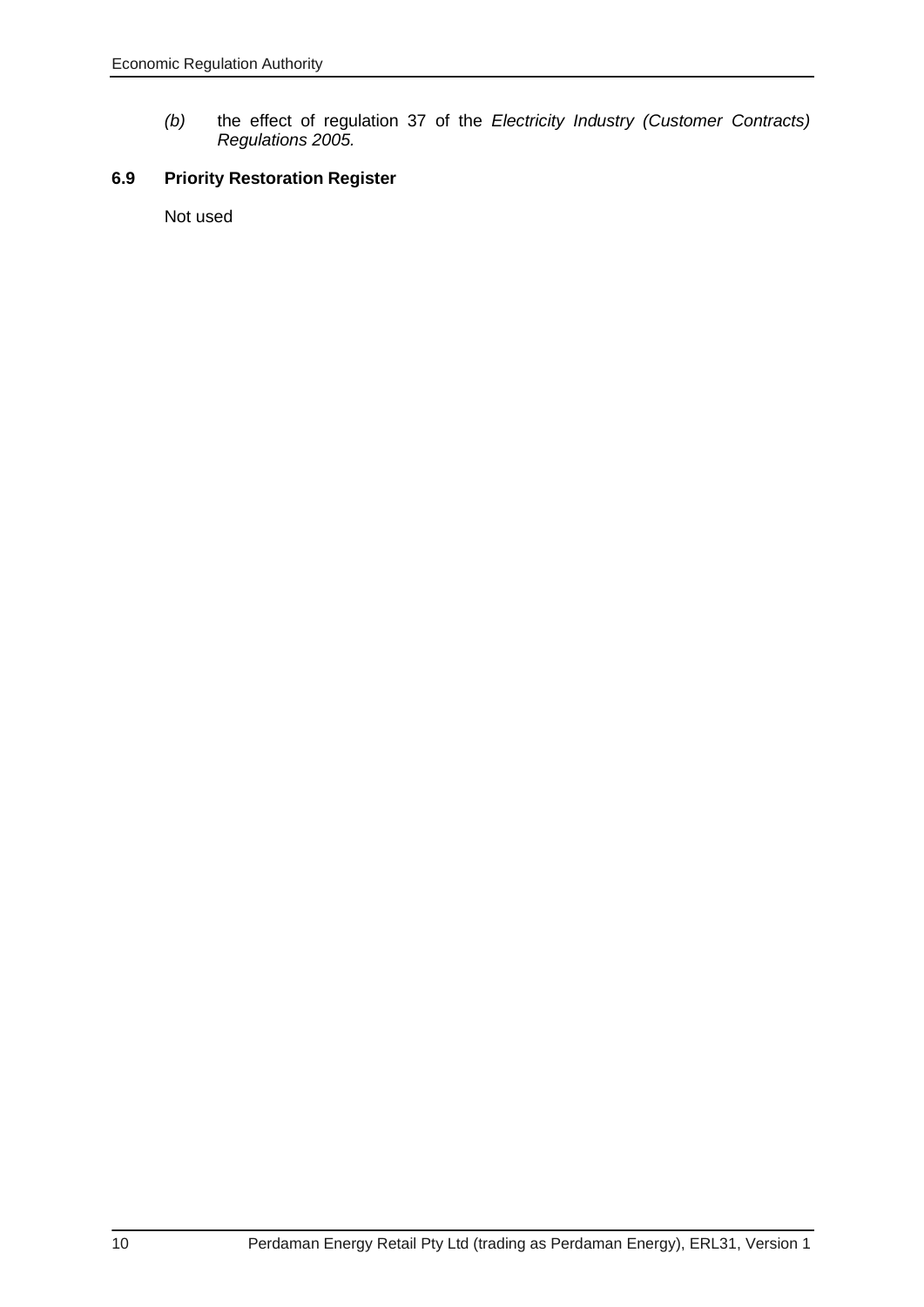# **Schedule 1 – Additional Licence Clauses**

- <span id="page-16-0"></span>**1. Compliance with the Electricity Industry (Customer Transfer) Code 2016**
- 1.1 Not used
- 1.2 Not used